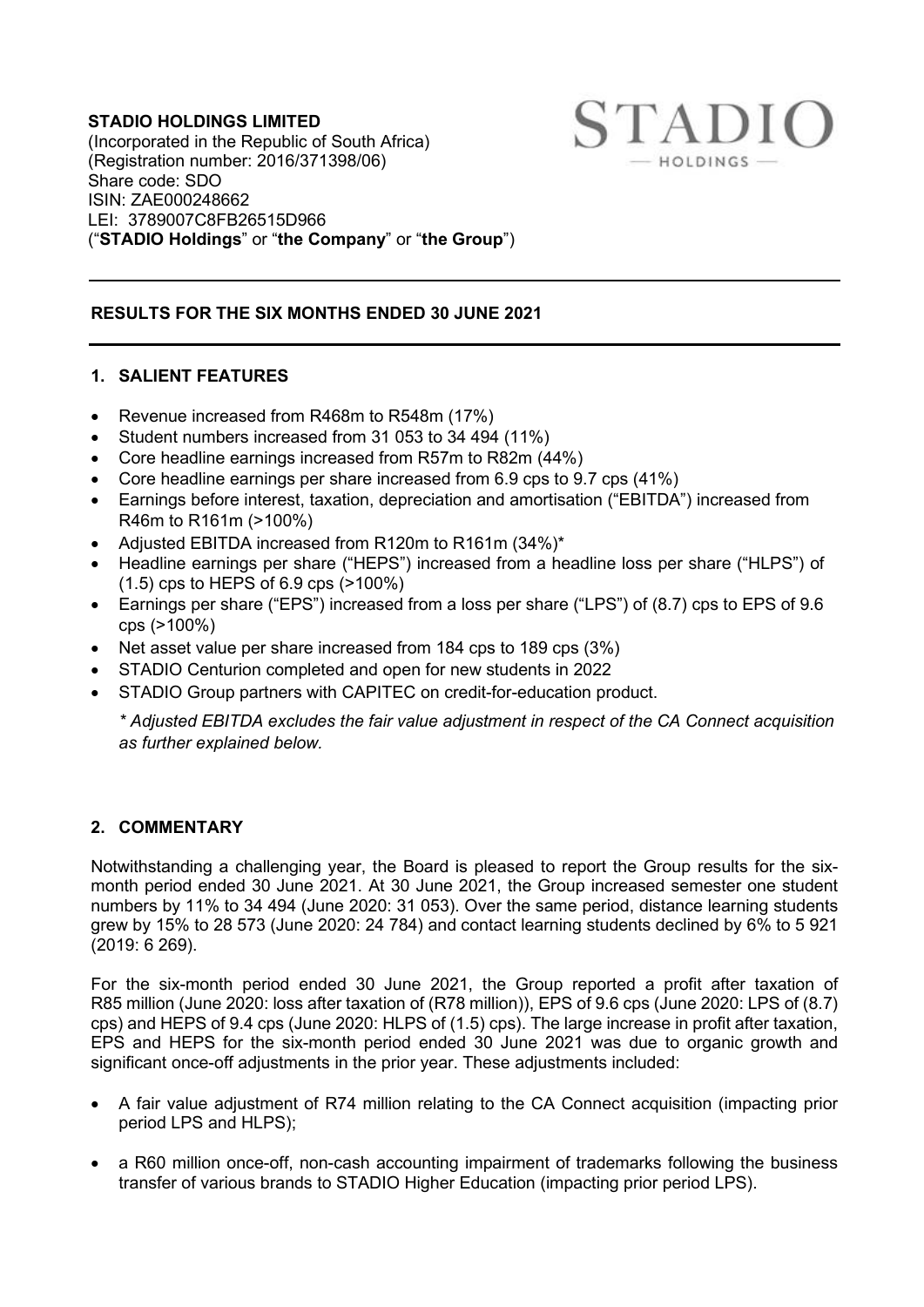The Group utilises core headline earnings to measure and benchmark the underlying performance of the business.

Core headline earnings reflects headline earnings adjusted for certain items that, in the Board's view, may distort the financial results from year-to-year, giving management a more consistent reflection of the underlying financial performance of the Group. These core adjustments include once-off acquisition related costs, amortisation costs associated with client lists acquired and costs related to contingent consideration payable in respect of various acquisitions concluded. For the six-month period ended 30 June 2021, Core HEPS grew by 41% to 9.7 cents per share (2020: 6.9 cents per share).

The overall growth in Core HEPS is due to the underlying organic growth in EBITDA, as well as additional cost savings due to the protracted lockdowns through the six months to 30 June 2021. Whilst certain savings have been achieved in semester one, we expect an increase in costs in the second semester from July to December 2021 assuming that campuses return to some level of normalcy in the latter half of the year. Over and above this, academic costs are generally higher in the second semester for the various programmes offered.

## **3. SHORT-FORM ANNOUNCEMENT**

This short-form announcement is the responsibility of the directors of the Company. It contains only a summary of the Full Announcement and does not contain full or complete details. The Full Announcement can be found at[:https://senspdf.jse.co.za/documents/2021/JSE/ISSE/SDO/HY\\_21.pdf.](https://senspdf.jse.co.za/documents/2021/JSE/ISSE/SDO/HY_21.pdf) A copy of the Full Announcement is also available for viewing on the Company's website at <https://www.stadio.co.za/recent-reports/> or may be requested in person, at the Company's registered office or the offices of our sponsors, at no charge, during office hours.

Any investment decisions by investors and/or shareholders should be based on consideration of the Full Announcement, as a whole.

The results have not been reviewed or audited by the Company's auditor.

## **4. RESULTS PRESENTATION**

STADIO Holdings will be hosting a virtual interim results presentation at 10am on Tuesday, 31 August 2021.

*Presentation details:* 

Please register to attend the presentation ahead of time by clicking on the following link: <https://attendee.gotowebinar.com/register/8781601873282635532>

Participants will be able to download the results as well as the slides from the portal during the presentation.

Participants can send through questions using the portal, during and after the presentation, and may also email questions to [investorrelations@stadio.co.za.](mailto:investorrelations@stadio.co.za)